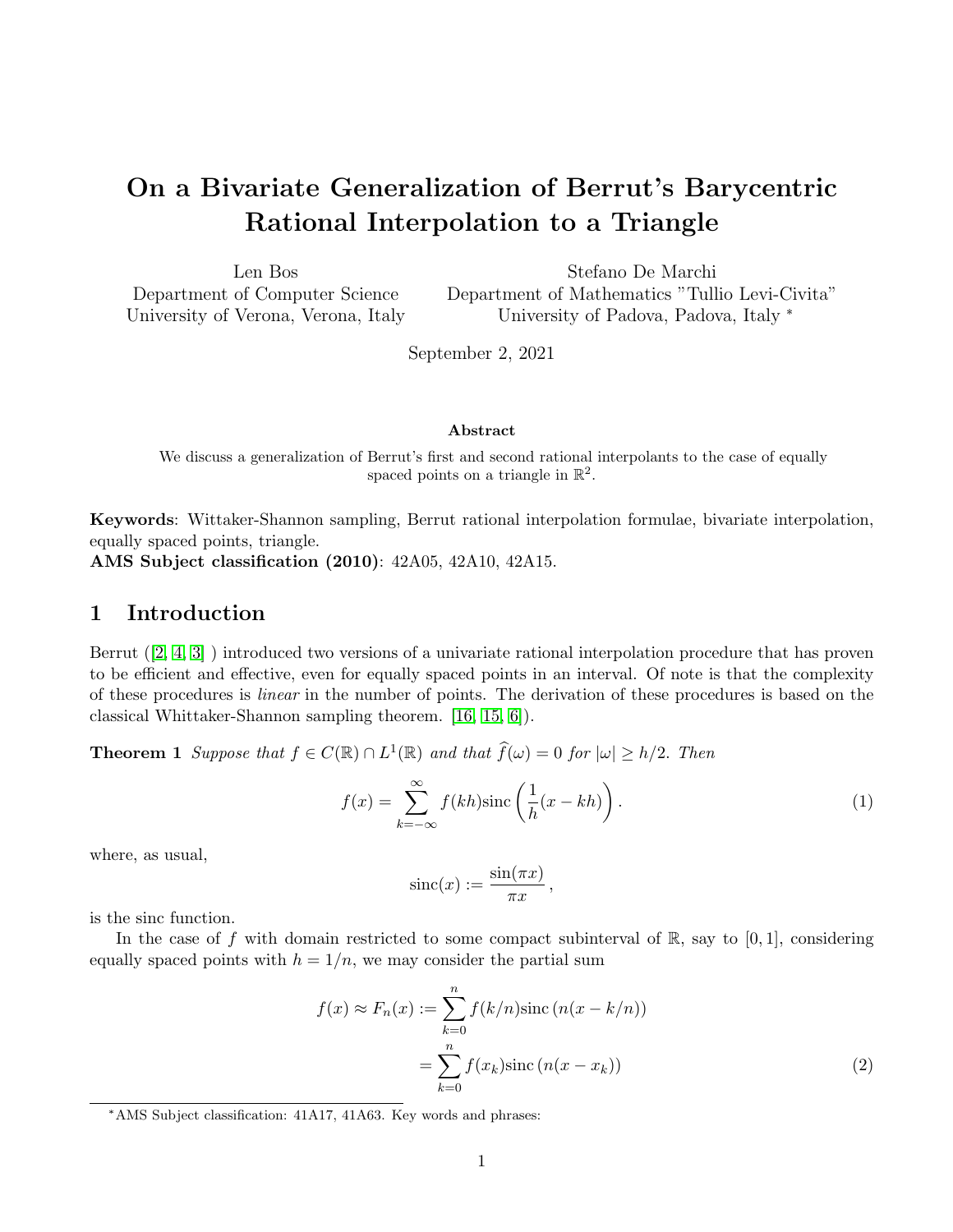where we have set  $x_k := k/n$ ,  $0 \le k \le n$ .

Figure [1](#page-1-0) shows a plot of the approximant  $F_{11}$  and  $F_{41}$  of the function  $f(x) = x^2$  where it is evident that increasing  $n$  the quality of the approximation improves.



<span id="page-1-0"></span>Figure 1:  $F_n(x)$  for  $f(x) = x^2$  and  $n = 11$  and  $n = 41$ 

Although [\(2\)](#page-0-0) no longer reproduces f for all  $x \in [0, 1]$ , it is an *interpolant* in that

$$
F_n(x_j) = f(x_j), \ 0 \le j \le n,\tag{3}
$$

.

as easily follows from the cardinality property of the translated sinc functions, i.e.,

$$
\operatorname{sinc}(n(x_j - x_k)) = \begin{cases} 1 & \text{if } j = k \\ 0 & \text{if } j \neq k \end{cases}
$$

This interpolant  $F_n$  was already studied by de la Vallée Poussin (1908) who showed that under some weak regularity conditions on  $f(x)$ ,

$$
\lim_{n \to \infty} F_n(x) = f(x), \ x \in [0, 1],
$$

with error essentially of  $O(1/n)$ . The reader interested in further details may find them in the excellent survey by Butzer and Stens [\[1\]](#page-18-1).

In order to alleviate the poor approximation quality of  $F_n$ , Berrut in [\[3\]](#page-19-1) suggested normalizing the formula [\(2\)](#page-0-0) for  $F_n$  to obtain what we refer to as the *first* Berrut rational interpolant:

<span id="page-1-1"></span>
$$
B_n^{(1)}(x) := \frac{\sum_{k=0}^n f(x_k) \operatorname{sinc} (n(x - x_k))}{\sum_{k=0}^n \operatorname{sinc} (n(x - x_k))}.
$$
\n(4)

 $B_n^{(1)}$  remains an interpolant of f at the nodes  $x_k$ ,  $k = 0, \dots, n$  but has the advantage of reproducing constants, that is if  $f(x) = 1$  then  $B_n^{(1)}(x) = 1$ .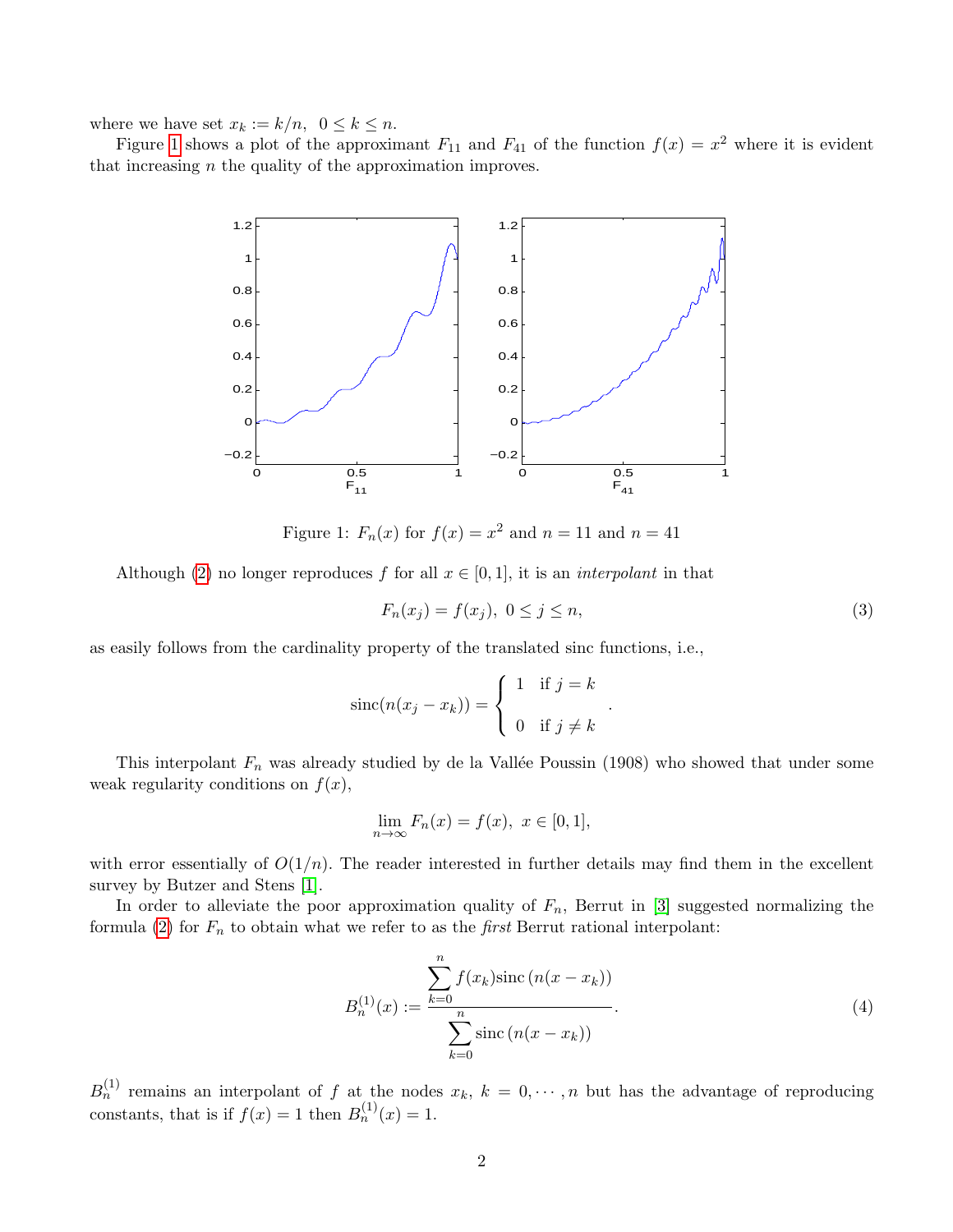

<span id="page-2-0"></span>Figure 2: Berrut  $B_n^{(1)}(x)$  for  $f(x) = x^2$  and  $n = 11$  and  $n = 41$ 

The formula [\(4\)](#page-1-1) may be simplified. Notice that

$$
\operatorname{sinc}(n(x - x_k)) = (-1)^k \frac{\sin(n\pi x)}{n\pi(x - x_k)}
$$

hence,

$$
B_n^{(1)}(x) = \frac{\sum_{k=0}^n f(x_k) \text{sinc} (n(x - x_k))}{\sum_{k=0}^n \text{sinc} (n(x - x_k))}
$$
  
= 
$$
\frac{\sin(n\pi x) \sum_{k=0}^n (-1)^k \frac{f(x_k)}{x - x_k}}{\sin(n\pi x) \sum_{k=0}^n (-1)^k \frac{1}{x - x_k}}
$$
  
= 
$$
\frac{\sum_{k=0}^n (-1)^k f(x_k)/(x - x_k)}{\sum_{k=0}^n (-1)^k/(x - x_k)}.
$$
(5)

.

An example of this first interpolant is shown in Figure [2](#page-2-0) again for  $f = x^2$  and  $n = 11, 41$ .

**Remark**. Besides being an improved approximant,  $B_n^{(1)}$  is also numerically stable as its associated Lebesgue constant has  $O(\log(n))$  growth, as was shown in [\[7\]](#page-19-5).  $\Box$ 

Berrut also proposed a second improvement by making a simple boundary adjustment in the definition of  $B_n^{(1)}$  to obtain an interpolant that also reproduced polynomials of degree one. Specifically, let

$$
B_n^{(2)}(x) := \frac{\sum_{k=0}^n (-1)^k \beta_k f(x_k)/(x - x_k)}{\sum_{k=0}^n (-1)^k \beta_k/(x - x_k)}
$$
(6)

.

where

$$
\beta_k = \begin{cases} 1 & 1 \le k \le (n-1), \\ 1/2 & k = 0, n \end{cases}
$$

Remark. Floater and Hormann ([\[12\]](#page-19-6)) subsequently introduced the more general formula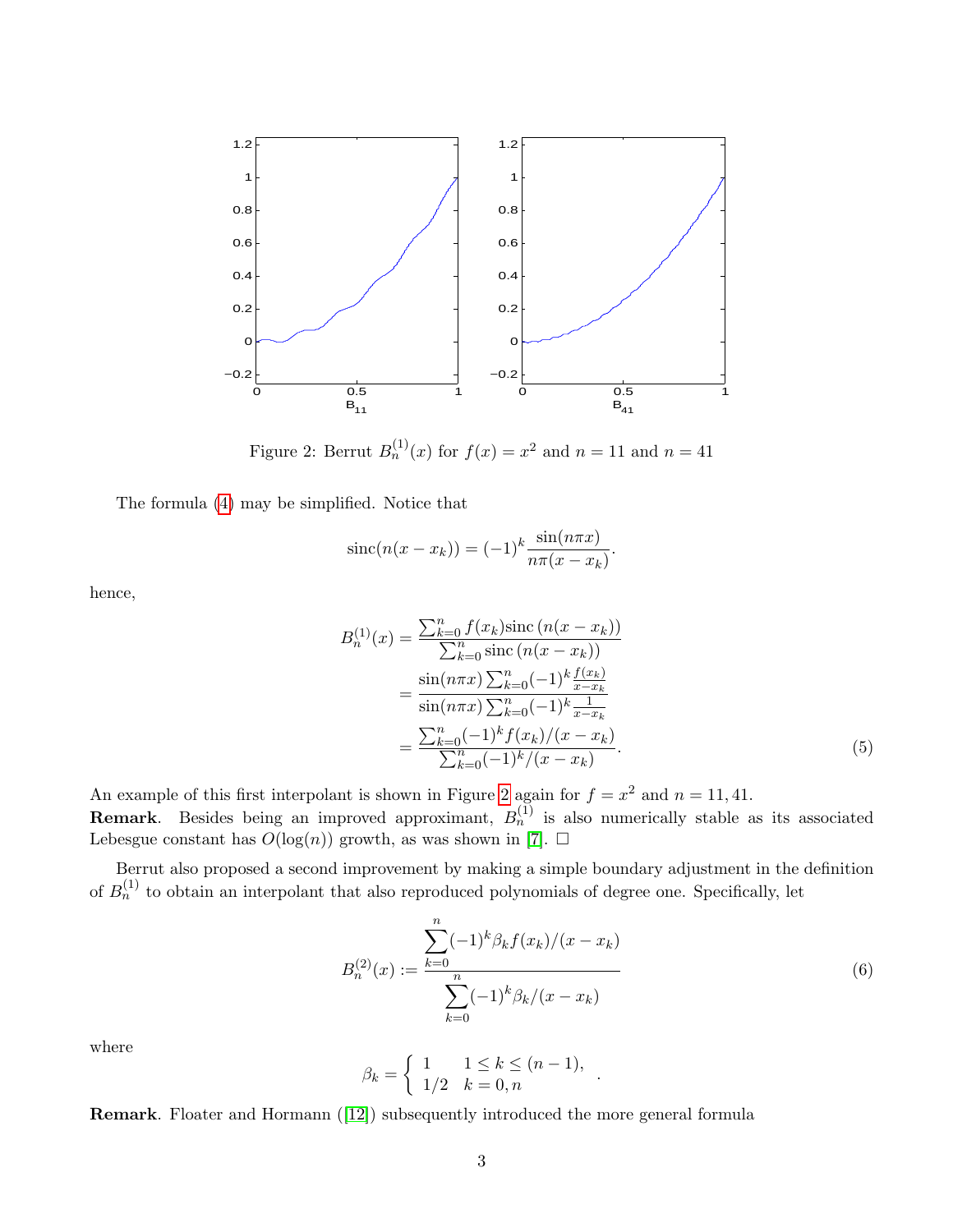

<span id="page-3-0"></span>Figure 3:  $B_n^{(1)}(x)$  and  $B_n^{(2)}$  for  $f(x) = x^4$  and  $n = 12$ 

$$
FH_n(x) := \frac{\sum_{k=0}^n (-1)^k \beta_k^{(d)} f(x_k)/(x - x_k)}{\sum_{k=0}^n (-1)^k \beta_k^{(d)}/(x - x_k)}.
$$
\n(7)

where the weights  $\beta_k^{(d)}$  $k^{(a)}_k$  are chosen so that  $FH_n$  reproduces polynomials of degree at most d

In the specific case of equally spaced nodes their formula for the  $\beta_k^{(d)}$  $k^{(a)}$  reduces to

$$
\beta_k^{(d)} := \begin{cases}\n\sum_{j=0}^k {d \choose k} & 0 \le k \le d \\
2^d & d \le k \le n - d \\
\beta_{n-k} & n - d \le k \le n\n\end{cases}
$$
\n(8)

where  $n \geq 2d$ , by assumption.

The cases of  $d = 0, 1$  correspond to Berrut's first and second interpolants, respectively.

In this work we will consider bivariate extensions of Berrut's first and second interpolants. The more general Floater-Hormann case will be the topic of a subsequent paper.  $\Box$ 

In Figure [3](#page-3-0) we show a comparison between the Berrut interpolants for  $f(x) = x^4$  and  $n = 12$ .

## 2 The Extension of Berrut's First Interpolant to Equally Spaced Points on a Triangle

The bivariate Whittaker-Shannon sampling operator is defined as follows. Set  $x_i := i/n$  and  $y_j := j/n$ then

$$
f(x,y) = \sum_{i=-\infty}^{\infty} \sum_{j=-\infty}^{\infty} f(x_i, y_j) \operatorname{sinc}(n(x - x_i)) \operatorname{sinc}(n(y - y_j))
$$
\n(9)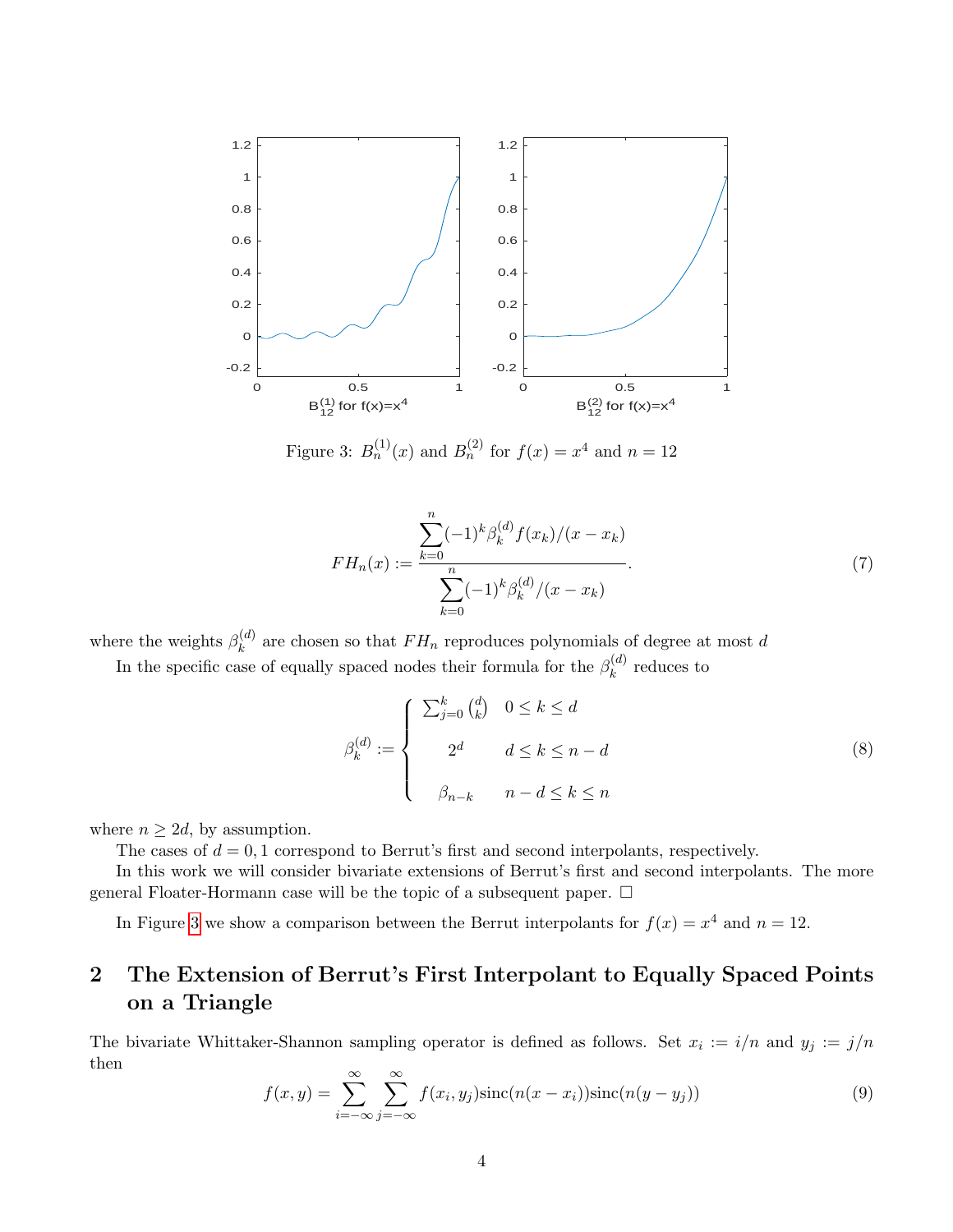We can now truncate *triangularly* (this is equivalent to consider equally spaced points on the triangle, as illustrated in Figure [4\)](#page-4-0). Let

$$
T := \{(x, y) \in \mathbb{R}^2 \, : \, 0 \le x, y, \ x + y \le 1\}
$$

be the standard triangle in  $\mathbb{R}^2$  and set

$$
F_n(x, y) := \sum_{(i,j)\in nT} f(x_i, y_j) \operatorname{sinc}(n(x - x_i)) \operatorname{sinc}(n(y - y_j))
$$
  
= 
$$
\sum_{0 \le i+j \le n} f(x_i, y_j) \operatorname{sinc}(n(x - x_i)) \operatorname{sinc}(n(y - y_j)).
$$



<span id="page-4-0"></span>Figure 4: Equally Spaced Points in a Triangle

Furthermore, by normalizing as in the one dimensional Berrut case, we get

$$
B_n^{(1)}(x,y) := \frac{\sum_{0 \le i+j \le n} f(x_i, y_j) \operatorname{sinc}(n(x - x_i)) \operatorname{sinc}(n(y - y_j))}{\sum_{0 \le i+j \le n} \operatorname{sinc}(n(x - x_i)) \operatorname{sinc}(n(y - y_j))}
$$
(10)

Finally we simplify, just as in the univariate case, to get

<span id="page-4-1"></span>
$$
B_n^{(1)}(x,y) := \frac{\sum_{0 \le i+j \le n} (-1)^{i+j} \frac{f(x_i, y_j)}{(x - x_i)(y - y_j)}}{\sum_{0 \le i+j \le n} (-1)^{i+j} \frac{1}{(x - x_i)(y - y_j)}},\tag{11}
$$

Remark. Of course the summation can be truncated to regions P other than just the triangle to obtain multivariate versions of the Berrut rational interpolation at integer lattice points contained in P. However, we consider in this first work only the case of  $P = T$  a triangle.  $\Box$ 

**Proposition 1** We have that  $B_n^{(1)}(x, y)$  is an interpolant, i.e.,

 $B_n^{(1)}(x_\alpha, y_\beta) = f(x_\alpha, y_\beta), \ 0 \leq \alpha + \beta \leq n,$ 

and that  $B_n^{(1)}$  reproduces constants. Moreover, restricted to the vertical grid lines  $x = x_s$  and horizontal grid lines  $y = y_t$ ,  $B_n^{(1)}$  agrees with the univariate Berrut interpolant for the interpolation points along those lines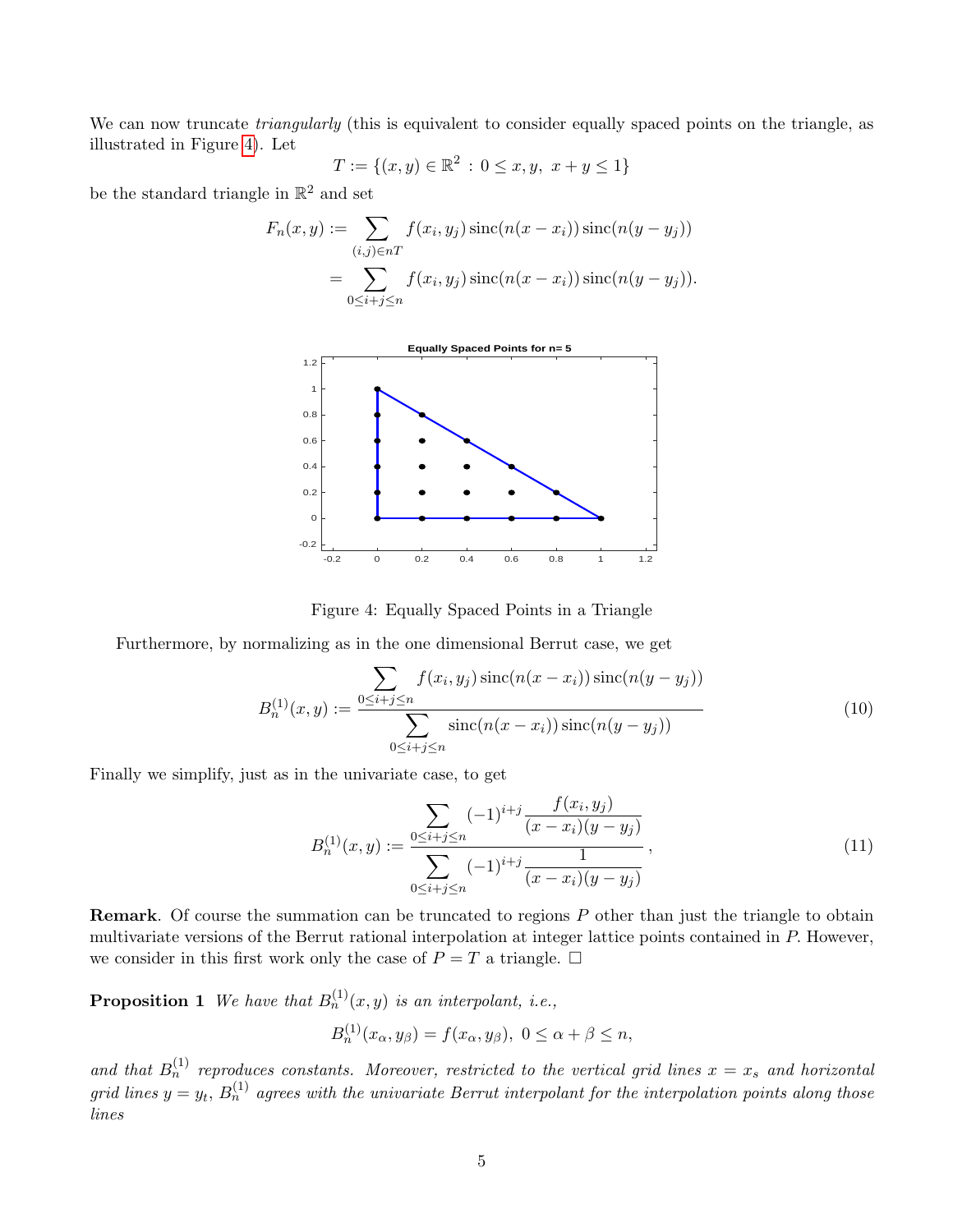**Proof.** It is easy to verify these properties. Interpolation is guaranteed by the singularities at the interpolation points while the reproduction of constants is self evident.

To see the grid line first rationalize by multiplying the numerator and denominator by  $\omega_n(x)\omega_n(y)$ where

$$
\omega_n(z) := \prod_{i=0}^n (z - x_i)
$$

to obtain

$$
B_n^{(1)}(x,y) = \frac{\sum_{0 \le i+j \le n} (-1)^{i+j} f(x_i, y_j) \prod_{k=0, k \ne i}^n (x - x_k) \prod_{k=0, k \ne j}^n (y - y_j)}{\sum_{0 \le i+j \le n} (-1)^{i+j} \prod_{k=0, k \ne i}^n (x - x_k) \prod_{k=0, k \ne j}^n (y - y_j)}.
$$

Restricting, for example to the vertical grid line  $x = x_s$  we obtain

$$
B_n^{(1)}(x_s, y) = \frac{\sum_{0 \le i+j \le n} (-1)^{i+j} f(x_i, y_j) \prod_{k=0, k \ne i}^n (x_s - x_k) \prod_{k=0, k \ne j}^n (y - y_j)}{\sum_{0 \le i+j \le n} (-1)^{i+j} \prod_{k=0, k \ne i}^n (x_s - x_k) \prod_{k=0, k \ne j}^n (y - y_j)}.
$$

However the product

$$
\prod_{k=0, k \neq i} (x_s - x_k) = 0
$$

unless  $i = s$ . Hence

$$
B_n^{(1)}(x_s, y) = \frac{\sum_{j=0}^n (-1)^{s+j} f(x_s, y_j) \prod_{k=0, k\neq s}^n (x_s - x_k) \prod_{k=0, k\neq j}^n (y - y_j)}{\sum_{j=0}^n (-1)^{s+j} \prod_{k=0, k\neq s}^n (x_s - x_k) \prod_{k=0, k\neq j}^n (y - y_j)}
$$
  

$$
= \frac{\sum_{j=0}^n (-1)^{s+j} f(x_s, y_j) \prod_{k=0, k\neq j}^n (y - y_j)}{\sum_{j=0}^n (-1)^j \prod_{k=0, k\neq j}^n (y - y_j)}
$$

which is exactly the univariate Berrut interpolant for the function  $f(x_s, y)$  along that the line  $x = x_s$ .  $\Box$ 

**Remark**. The restriction of  $B_n^{(1)}(x, y)$  to the upper edge  $x + y = 1$  is not a univariate Berrut interpolant, as is easy to confirm. It follows that  $B_n^{(1)}$  is not symmetric with respect to the barycentric coordinates of the triangle.  $\square$ 

As we have seen, the formula [\(11\)](#page-4-1) can be rationalized by multiplying the numerator and denominator by  $\omega_n(x)\omega_n(y)$ , where

$$
\omega_n(z) := \prod_{i=0}^n (z - x_i).
$$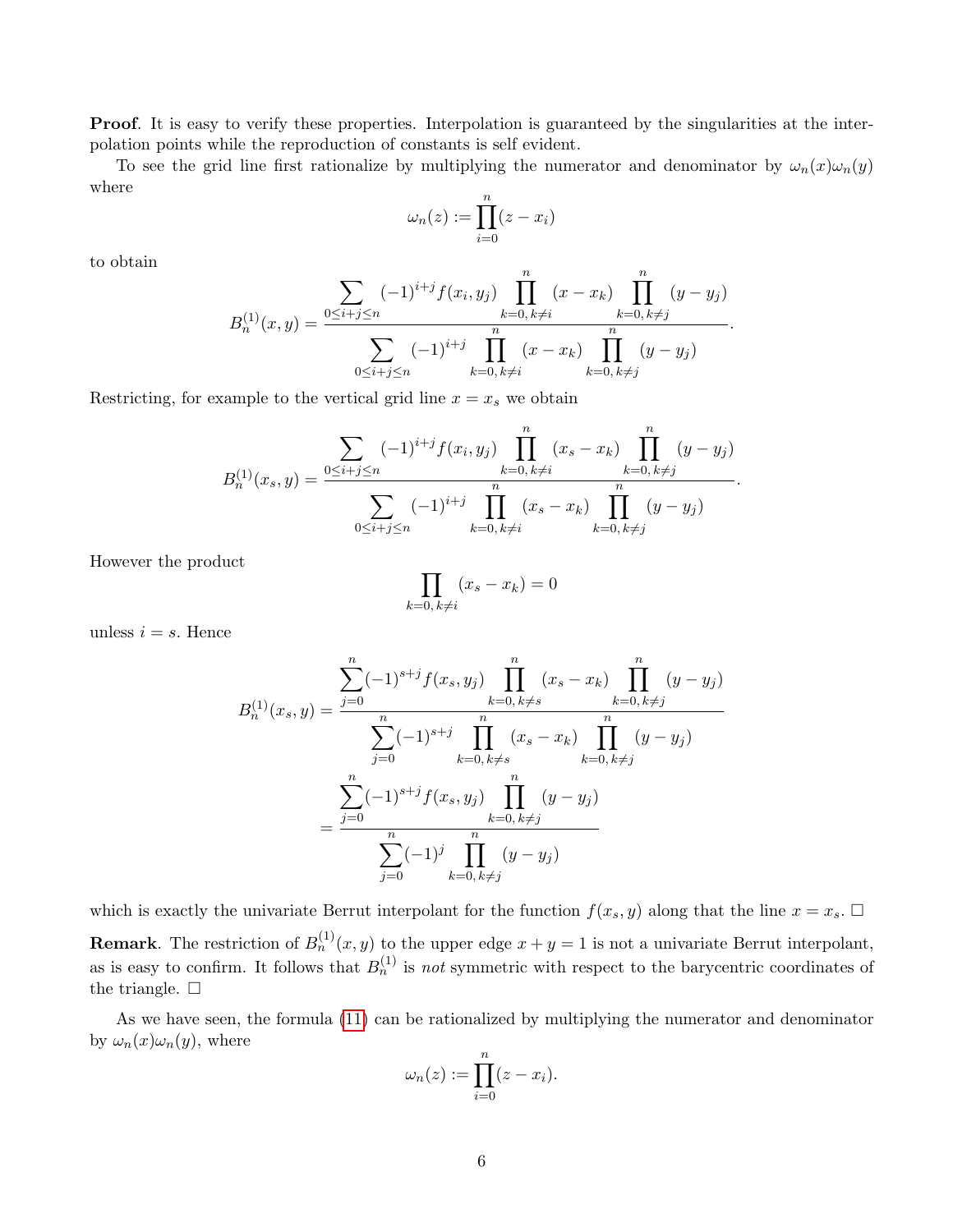Indeed, writing  $B_n^{(1)}(x, y) = N_n(x, y)/D_n(x, y)$ , let

$$
d_n(x, y) := \omega_n(x)\omega_n(y)D_n(x, y)
$$
  
= 
$$
\omega_n(x)\omega_n(y)\sum_{i=0}^n\sum_{j=0}^{n-i}\frac{(-1)^{i+j}}{(x-x_i)(y-y_j)}
$$

be the resulting polynomial for the denominator in [\(11\)](#page-4-1). The zeros of  $d_n(x, y)$  correspond to poles in the expression for  $B_n^{(1)}$  and are obviously problematic. We conjecture however that there are no poles *inside* the triangle, but have been able to prove this only for  $n \leq 20$ , to date.

Our method to do this is elementary, but computationally expensive. Consider first the  $n = 1$  case. Then

$$
d_1(x, y) = \omega_1(x)\omega_1(y) \sum_{i=0}^{1} \sum_{j=0}^{1-i} \frac{(-1)^{i+j}}{(x-i/1)(y-j/1)}
$$
  
=  $x(x-1)y(y-1) \left\{ \frac{1}{xy} - \frac{1}{(x-1)y} - \frac{1}{x(y-1)} \right\}$   
=  $(x-1)(y-1) - x(y-1) - (x-1)y$   
=  $1 - xy$ .

Clearly  $d_1(x, y) > 0$  for  $(x, y) \in T$ , but this can also be confirmed by the use of barycentric coordinates. Indeed, let  $z := (1 - x - y)$  so that  $x + y + z = 1$ . In particular, the triangle T is given by

$$
T = \{ (x, y) \in \mathbb{R}^2 \, : \, 0 \le x, y, z \}.
$$

Then, homogenizing and simplifying we have

$$
d_1(x, y) = (x + y + z)^2 - xy
$$
  
=  $x^2 + y^2 + z^2 + xy + 2xz + 2yz$ .

As all the coefficients of  $d_1$  are non-negative, it follows that  $d_1 > 0$  on the interior of the triangle T. By, the previous proposition, we know that there are also no boundary poles on the edges  $x = 0$  and  $y = 0$ . The upper edge  $(z = 0)$  needs to be checked separately, which is easily done.

For higher degrees n it is convenient to change variables letting  $x' := nx$ ,  $y' := ny$ ,  $z' = n - x' - y'$  so that

$$
d_n(x,y) = n^{-2n} \omega'_n(x') \omega'_n(y') \sum_{i=0}^n \sum_{j=0}^{n-i} \frac{(-1)^{i+j}}{(x'-i)(y'-j)}
$$

where

$$
\omega'_n(t) = \prod_{i=0}^n (t - i).
$$

Then, ignoring the  $n^{-2n}$  factor and, by an abuse of notation, suppressing the primes,

$$
d_2(x,y) = \omega_2(x)\omega_2(y)\sum_{i=0}^2 \sum_{j=0}^{2-i} \frac{(-1)^{i+j}}{(x-i)(y-j)}
$$
  
=  $x(x-1)(x-2)y(y-1)(y-2)\left\{\frac{1}{xy} - \frac{1}{(x-1)y} - \frac{1}{x(y-1)} + \frac{1}{x(y-2)} + \frac{1}{(x-1)(y-1)} + \frac{1}{x(y-2)}\right\}$   
=  $2x^2y^2 - 4x^2y + 2x^2 - 4xy^2 + 7xy - 4x + 2y^2 - 4y + 4$ ,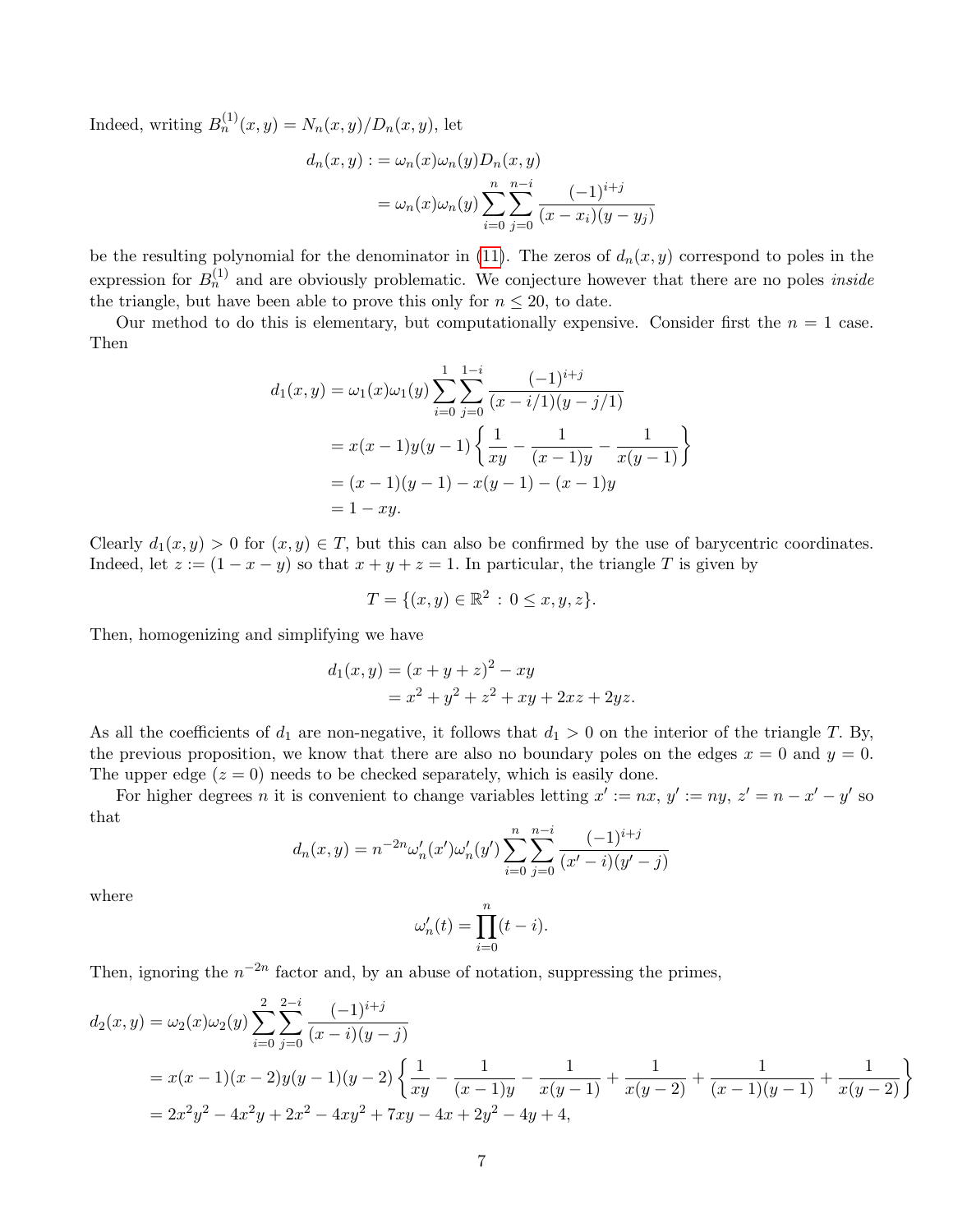a polynomial of degree 4. It can be homogenized to

$$
2x^2y^2 - 4x^2yt + 2x^2t^2 - 4xy^2t + 7xyt^2 - 4xt^3 + 2y^2t^2 - 4yt^3 + 4t^4
$$

which becomes, upon setting  $t = (x + y + z)/2$  (= 1 in barycentric coordinates),

$$
4d_2(x,y) = x^4 - x^3y + 2x^3z + 4x^2y^2 + 4x^2yz + 2x^2z^2 - xy^3
$$
  
+ 
$$
4xy^2z + 7xyz^2 + 2xz^3 + y^4 + 2y^3z + 2y^2z^2 + 2yz^3 + z^4.
$$

Not all the coefficients are non-negative and hence we cannot immediately conclude that  $d_2 > 0$  on T. However, we may degree elevate this expression, i.e., multiply by a factor  $(x + y + z)^r$  (cf. e.g. [\[13\]](#page-19-7)). If it is the case that all the coefficients of the product

$$
(x+y+z)^r d_2(x,y)
$$

are non-negative, it follows that  $d_2 > 0$  on T. (The lowest power r with this property is related to the so-called *Bernstein degree of*  $d_2(x, y)$ *.*) In this case, consider what occurs if  $r = 1$ . Then

$$
4(x + y + z)^{1}d_{2}(x, y) = x^{5} + 3x^{4}z + 3x^{3}y^{2} + 5x^{3}yz + 4x^{3}z^{2} + 3x^{2}y^{3}
$$
  
+ 
$$
12x^{2}y^{2}z + 13x^{2}yz^{2} + 4x^{2}z^{3} + 5xy^{3}z + 13xy^{2}z^{2}
$$
  
+ 
$$
11xyz^{3} + 3xz^{4} + y^{5} + 3y^{4}z + 4y^{3}z^{2} + 4y^{2}z^{3} + 3yz^{4} + z^{5}.
$$

The minimum non-zero coefficient, 1 in this case, provides a *certificate of positivity* for  $d_2(x, y)$  on the interior of T (where  $x, y, z > 0$ ). Separate certificates for the boundary can be obtained by setting  $x = 0$ ,  $y = 0$  and  $z = 0$ , respectively. However, as already noted, the restrictions of the bivariate interpolant to the edges  $x = x_0 = 0$  and  $y = y_0 = 0$  are the univariate Berrut interpolants and hence have no poles there. The upper edge  $z = 0$  needs to be done separately.

By these means we may, with the assistance of a computer algebra system, prove the following positivity result.

<span id="page-7-0"></span>**Proposition 2** For at least  $n = 1, 2, \dots, 20$ ,

$$
d_n(x, y) > 0, \ (x, y) \in T.
$$

**Proof.** We produced a positivity certificate for the stated values of n using the Matlab Symbolic Toolbox and the following code.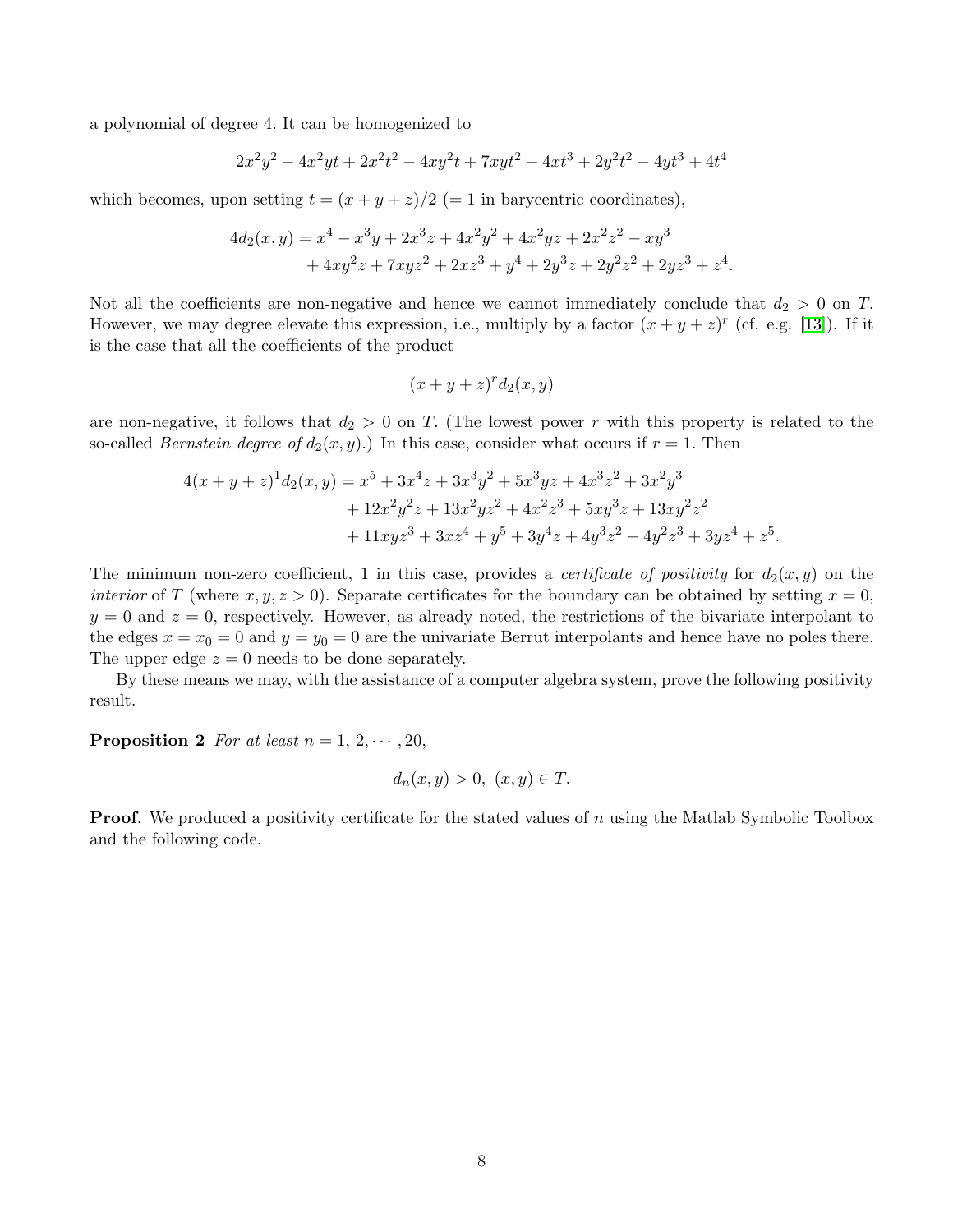```
%% test positivity of numerator of s(x,y)=\sum_{i+j} (k-n+1)/(x-i)(y-j)\%clear all
syms p s t x y z
n = input('Enter the degree:')s = 0;
for i=0:nfor j = 0:(n-i)s=s+(-1)^( i+j ) / ( ( x-i ) * ( y-j ) ) ;
    end
end
[N,D] =numden(s); % to get the numerator
s=expand (t (2*n)*subs (N, {x, y}, {x/t, y/t}));
s=expand (subs(s, t, (x+y+z)/n));r = input('Enter degree to raise by: ' )s1=expand ((x+y+z)^{r} r * s);c = \csc f s (s1);c e r t i f i c a t e = [\min(c) max(c)] % c e r t i f i c a t e o f positivity n e gativity
s2 = subs(s, z, 0);s 2=expand ((x+y) r*s ;
c2=coeffs(s2);upper_edge_certificate=[\min(c2), \max(c2)]
```
The minimal values of degree elevation are

| $\it n$        | r      | $\it n$ | r   |
|----------------|--------|---------|-----|
| 1              | 0      | 11      | 89  |
| $\overline{2}$ | 1      | 12      | 103 |
| 3              | 5      | 13      | 123 |
| 4              | 8      | 14      | 143 |
| 5              | 14     | 15      | 169 |
| 6              | 22     | 16      | 188 |
| 7              | 33     | 17      | 215 |
| 8              | 44     | 18      | 238 |
| 9              | $56\,$ | 19      | 271 |
| 10             | 70     | 20      | 296 |

Table 2: Degree Elevation  $r$  for Degree  $n$ 

Notice that the minimal elevation degree  $r$  grows quite quickly with  $n$ . In principle one can continue with this procedure proving positivity for one degree  $n$  at a time. A general proof evades us for the time being.  $\square$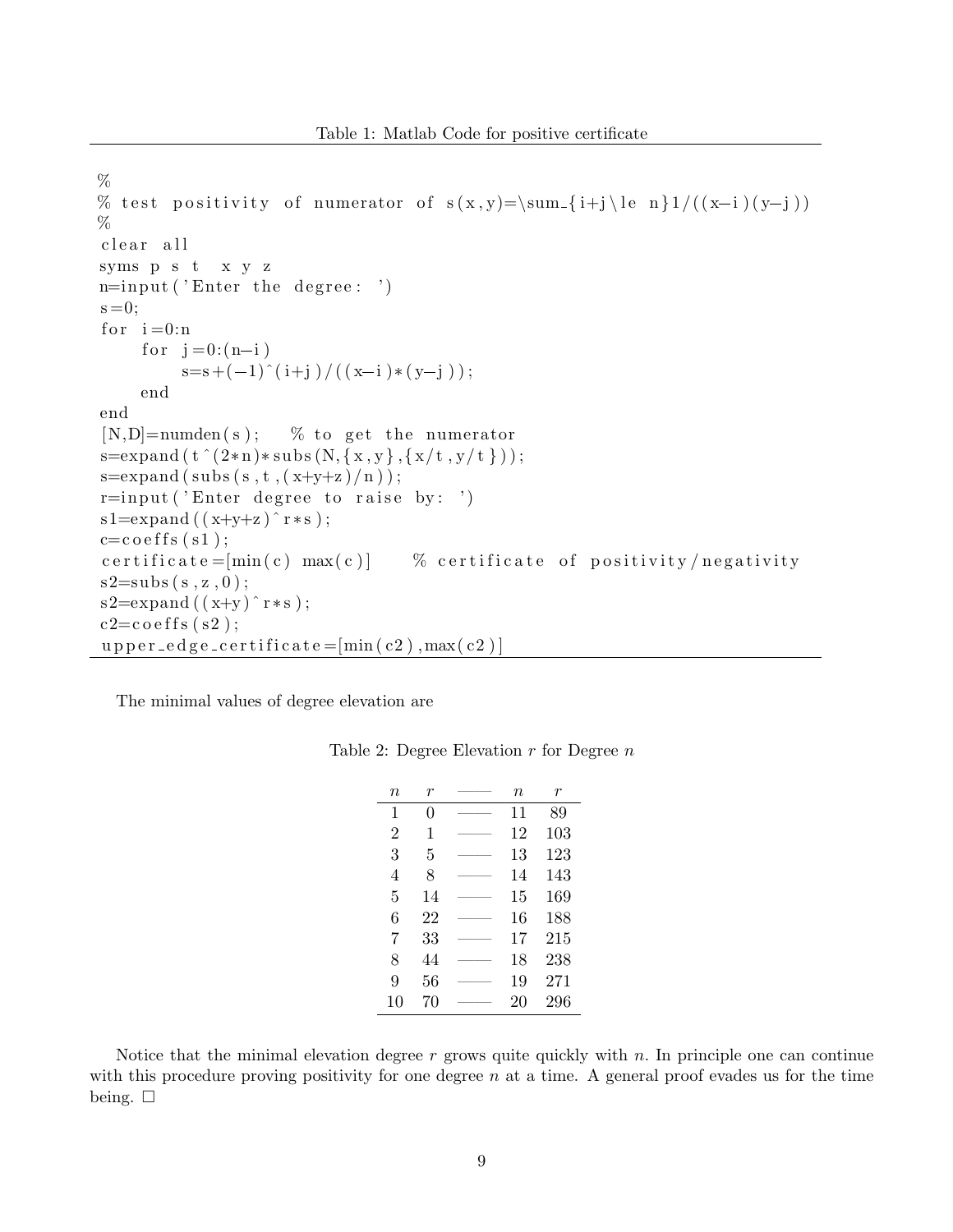In the univariate case it is known that in fact there are no real poles whatsoever. In contrast, in the bivariate case there are real poles, however, due to Proposition [2](#page-7-0) they are necessarily outside the triangle.

<span id="page-9-0"></span>**Proposition 3** For any set of weights  $w_{ij}$ , the denominator

$$
d_n(x,y) := \omega_n(x)\omega_n(y) \sum_{0 \le i+j \le n} w_{ij} \frac{1}{(x-i/n)(y-j/n)}
$$

has real zeros at  $\left(\frac{\alpha}{n}\right)$  $\frac{\alpha}{n}, \frac{\beta}{n}$  $\left(\frac{\beta}{n}\right)$  for  $0 \le \alpha, \beta \le n$  and  $\alpha + \beta > n$ .

Proof. Notice that

$$
d_n(x,y) = \sum_{0 \le i+j \le n} w_{ij} \left( \prod_{k=0, k \ne i}^n (x - k/n) \right) \left( \prod_{m=0, m \ne j}^n (y - m/n) \right).
$$

But for  $\alpha + \beta > n$  we must have  $(\alpha, \beta) \neq (i, j)$ , for all  $(i, j)$  with  $i + j \leq n$ , i.e., either  $\alpha \neq i$  or  $\beta \neq j$  (or both). Hence at least one of the products

$$
\prod_{k=0,k\neq i}^{n} (\alpha/n - k/n), \quad \prod_{m=0,m\neq j}^{n} (\beta/n - m/n)
$$

must be zero, and thus  $d_n(\alpha/n, \beta/n) = 0$ .  $\Box$ 

Remark. Although there are no real poles in the univariate case, there are complex poles. Figure [5](#page-10-0) shows these poles for degree  $n = 40$ . In fact it is possible to analyze the asymptotics of these poles. Indeed, it was shown in [\[6\]](#page-19-4) that

$$
D_n(x) := \sum_{j=0}^n \frac{(-1)^j}{x - j/n} = \frac{n}{2} \{ 2\pi \csc(n\pi x) + G(nx+1) + (-1)^{n+1} G(n(1-x) + 1) \}
$$

where  $G(x)$  is the so-called Bateman G-function

$$
G(x) = 2 \int_0^\infty \frac{e^{-xt}}{1 + e^{-t}} dt, \ \Re(x) > 0.
$$

Letting  $z := nx$ , we obtain

$$
D_n(z/n) = \frac{n}{2} \{ 2\pi \csc(\pi z) + G(z+1) + (-1)^{n+1} G(n+1-z) \}.
$$

But notice, from the defining formula, that

$$
\lim_{n \to \infty} G(n+1-z) = 0
$$

so that the zeros of  $D_n(x)$  are aysmptotically the zeros of  $2\pi \csc(\pi z)+G(z+1)$ , divided by n. In particular, one may find numerically that

#### $z_0 := 1.346516491475860 + 1.055160064278170i$

is a zero of  $2\pi \csc(\pi z) + G(z+1)$  and hence  $z_0/n$  is approximately a zero of  $D_n(x)$ . Consequently, in the univariate case, there are *complex* poles of distance order  $1/n$  to the interval  $[0, 1]$ , whereas in the bivariate case there are real poles of this same order of distance to the triangle  $T$ .  $\Box$ 

Finally, we show some examples of this bivariate interpolant. Figure [6](#page-10-1) shows the bivariate extension of Berrut's first interpolant for the function  $f(x, y) = x^2 + y^2$  and  $n = 13, 27$ .

Figure [7](#page-11-0) shows the interpolant of  $f(x, y) = \sin(2\pi((x - 1/3)^2 + (y - 1/3)^2))$  for the same degrees.

One may notice that the interpolant is reasonable for higher values of  $n$  but leaves room for improvement.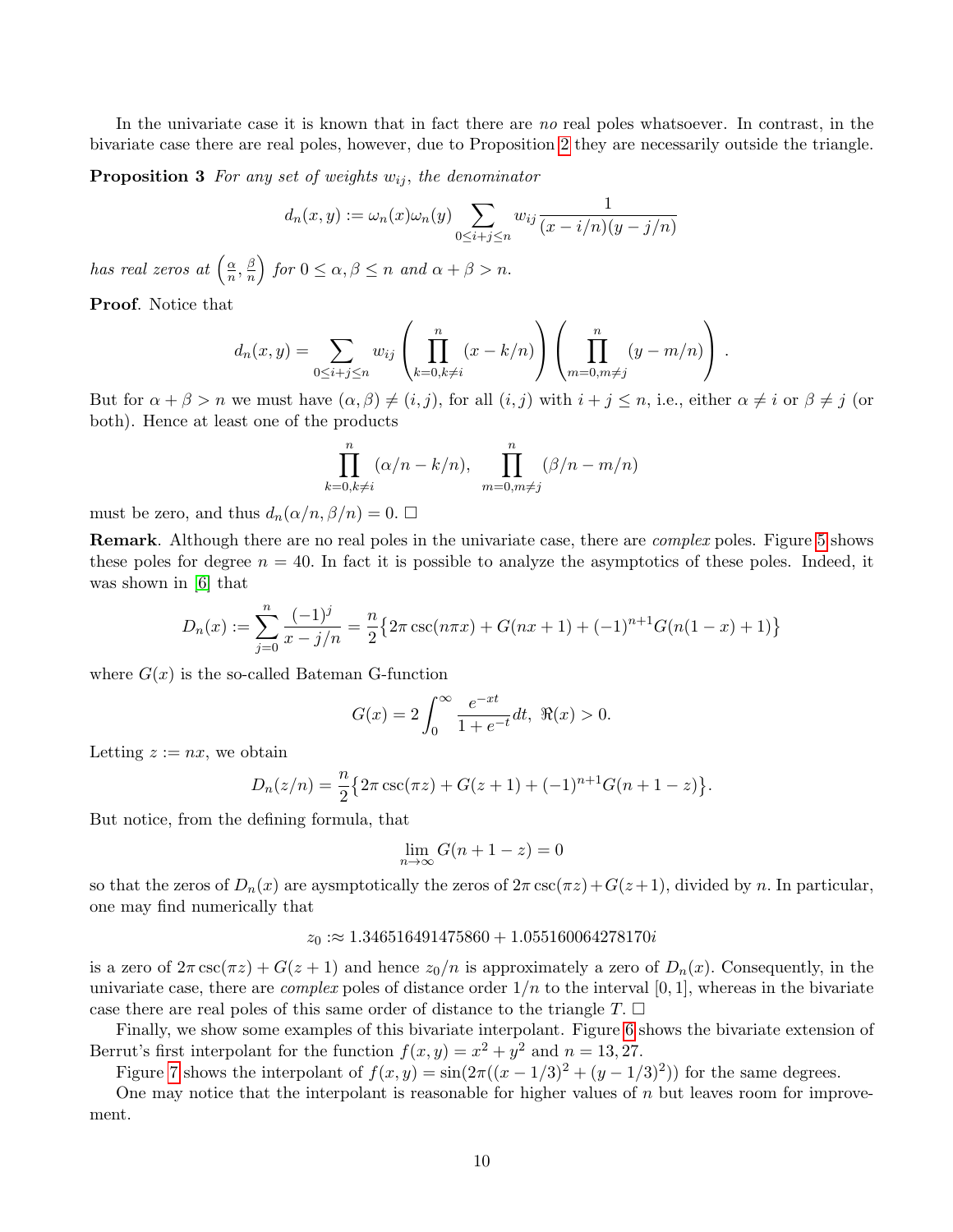

<span id="page-10-0"></span>Figure 5: Univariate Poles for Degree  $n = 40$ 



<span id="page-10-1"></span>Figure 6: Bivariate Berrut One for  $f(x,y) = x^2 + y^2$ ,  $n = 13, 27$ 

#### 2.1 A Hybrid Interpolant

For any linear interpolant it is possible, by means of a so-called Boolean sum, to create a hybrid version that reproduces any specifed finite dimensional subspace of functions, the most common example of such being the space of polynomials of degree one. Indeed, for example, if  $L(f)$  denotes the linear interpolant of  $f$  at the three vertices of  $T$ , i.e.,

$$
Lf(x, y) = f(0, 0)(1 - x - y) + f(1, 0)x + f(0, 1)y
$$

then for  $\widehat{f}(x, y) := f(x, y) - Lf((x, y),$  we may defined

$$
Bh_n^{(1)}(x,y) := B_n^{(1)}(x,y) + Lf(x,y)
$$

where  $B_n^{(1)}$  is the interpolant of  $\widehat{f}$ .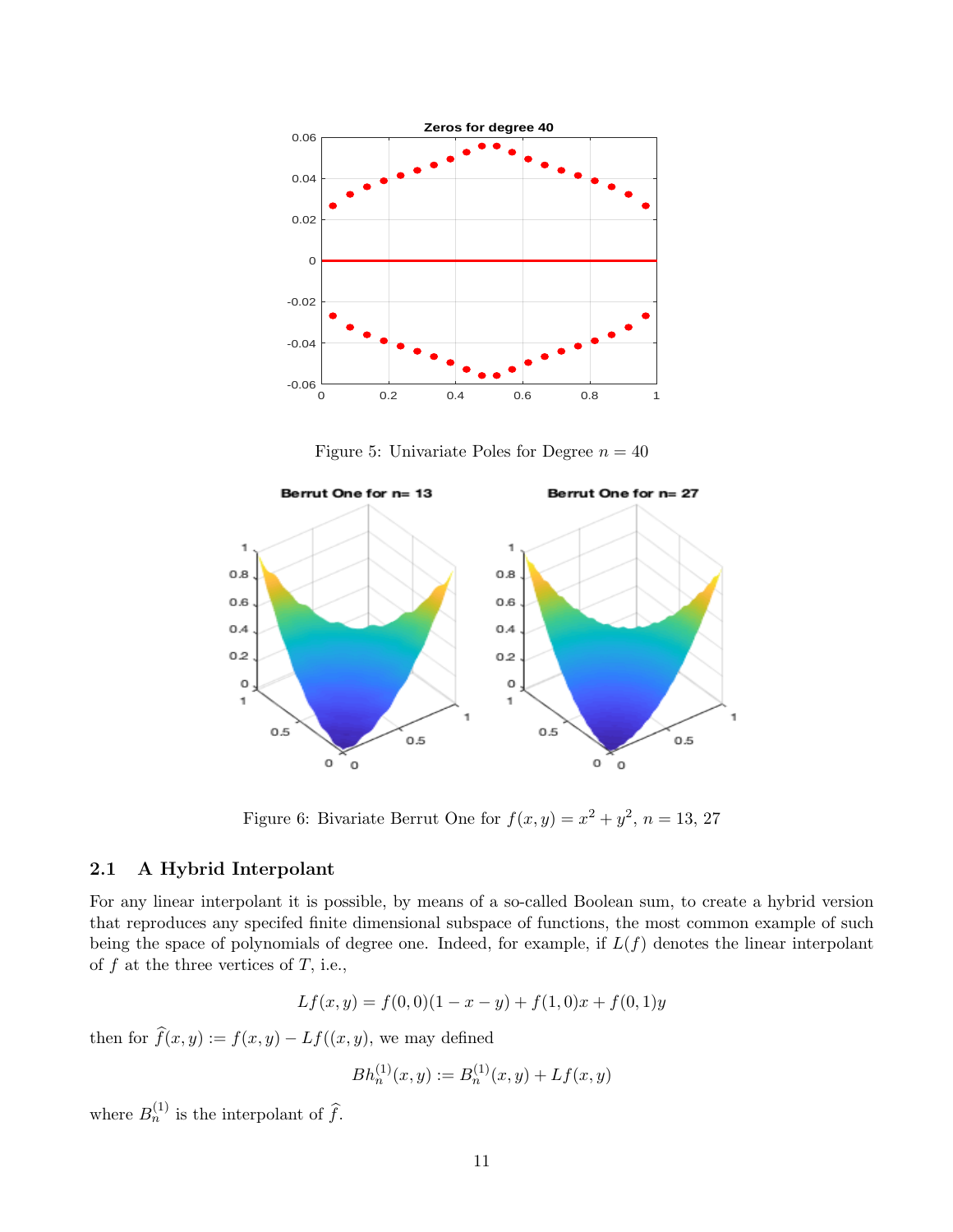

<span id="page-11-0"></span>Figure 7: Bivariate Berrut One for  $f(x, y) = \sin(2\pi((x - 1/3)^2 + (y - 1/3)^2))$ ,  $n = 13, 27$ 

Figure [8](#page-11-1) give a comparison between the original  $B_n^{(1)}$  and its hybrid version, for  $f(x, y) = 1 + 2x + 3y$ and  $n = 7$ .



<span id="page-11-1"></span>Figure 8: Berrut One and its Hybrid for  $n = 7$  and  $f(x, y) = 1 + 2x + 3y$ 

## 3 The Extension of Berrut's Second Interpolant to Equally Spaced Points on a Triangle

Berrut's second interpolant involves the introduction of weights, adjusted at the boundary, to ensure the reproduction of linears. In general, for weights  $\beta_{ij}$ ,  $0 \leq i + j \leq n$ , we define

$$
B_n^{(2)}(x,y) = \frac{\sum_{i+j \le n} \beta_{ij} f(i/n, j/n) \frac{(-1)^{i+j}}{(x-i/n)(y-j/n)}}{\sum_{i+j \le n} \beta_{ij} \frac{(-1)^{i+j}}{(x-i/n)(y-j/n)}}.
$$
(12)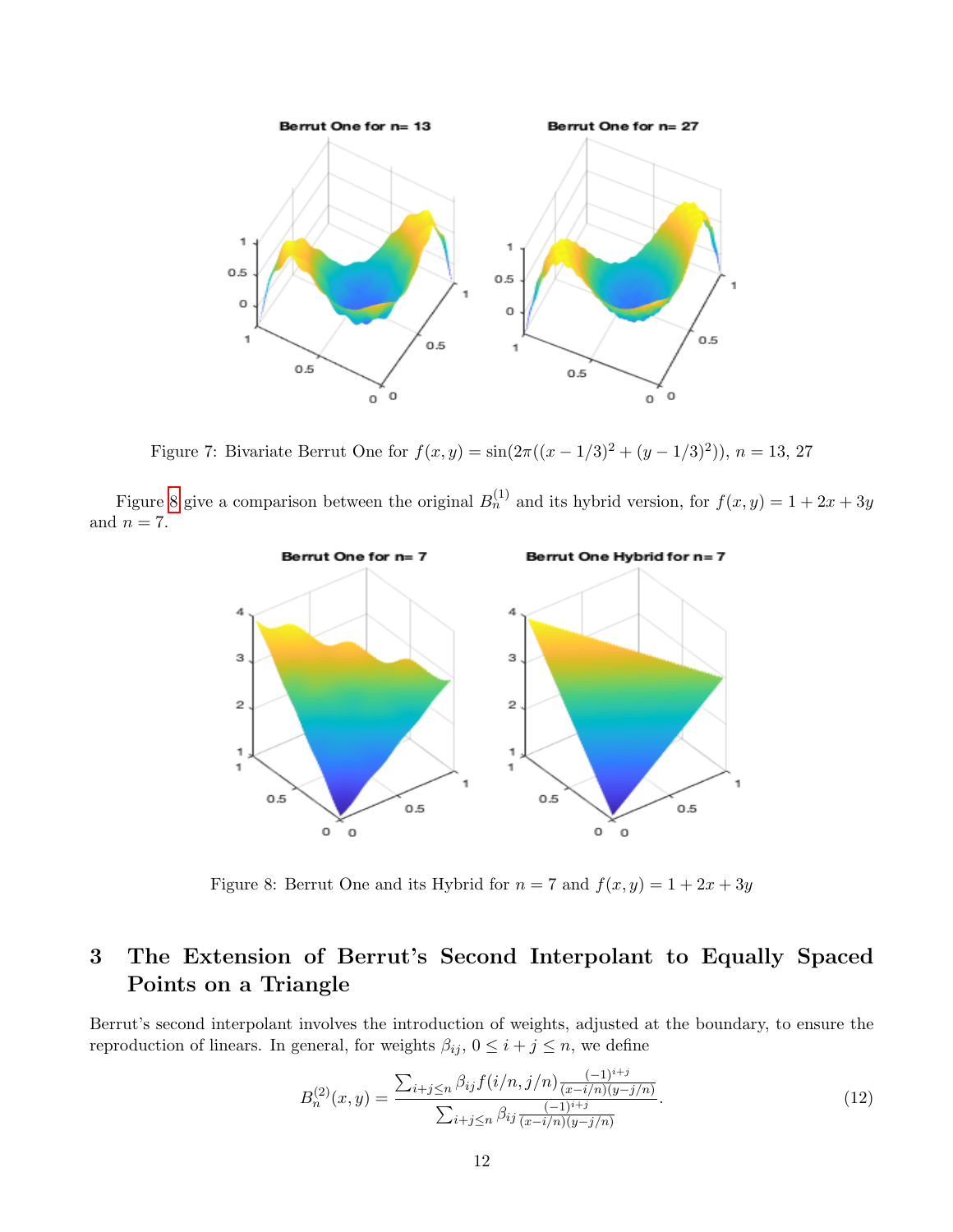In the bivariate case the reproduction of linears splits into  $n$  odd and  $n$  even cases. We consider first the  $n$  odd case for which we define the weights

<span id="page-12-1"></span>
$$
\beta_{ij} := \begin{cases}\n0 & (i,j) = (0,0), (n,0), (0,n) \\
1/2 & 1 \le i \le n-1, j = 0 \\
1/2 & 1 \le j \le n-1, i = 0 \\
1/2 & 1 \le i \le n-1, j = i \\
1 & \text{otherwise}\n\end{cases}
$$
\n(13)

(i.e., 0 at the three vertices, 1/2 at the interior edge points and 1 at the triangle interior points). The  $n = 5$  case is shown in Figure [9.](#page-12-0)



<span id="page-12-0"></span>Figure 9: Weights on the triangle

**Proposition 4** For  $n > 1$  odd and weights given by [\(13\)](#page-12-1),  $B_n^{(2)}(x, y)$  reproduces polynomials of degree one.

**Proof.** We remark that the  $n = 1$  case has all weights zero, and hence is not relevant.

<span id="page-12-2"></span>We will make use of univariate reproduction formulas for Berrut's second interpolant.

**Lemma 1** For any points  $x_0 < x_1 < \cdots < x_m$  and weights  $w_i \in \mathbb{R}$ ,

$$
\sum_{i=0}^{m} w_i \frac{(-1)^i}{x - x_i} x_i = x \left\{ \sum_{i=0}^{m} w_i \frac{(-1)^i}{x - x_i} \right\}
$$

if and only if

$$
\sum_{i=0}^{m} w_i (-1)^{i+1} = 0.
$$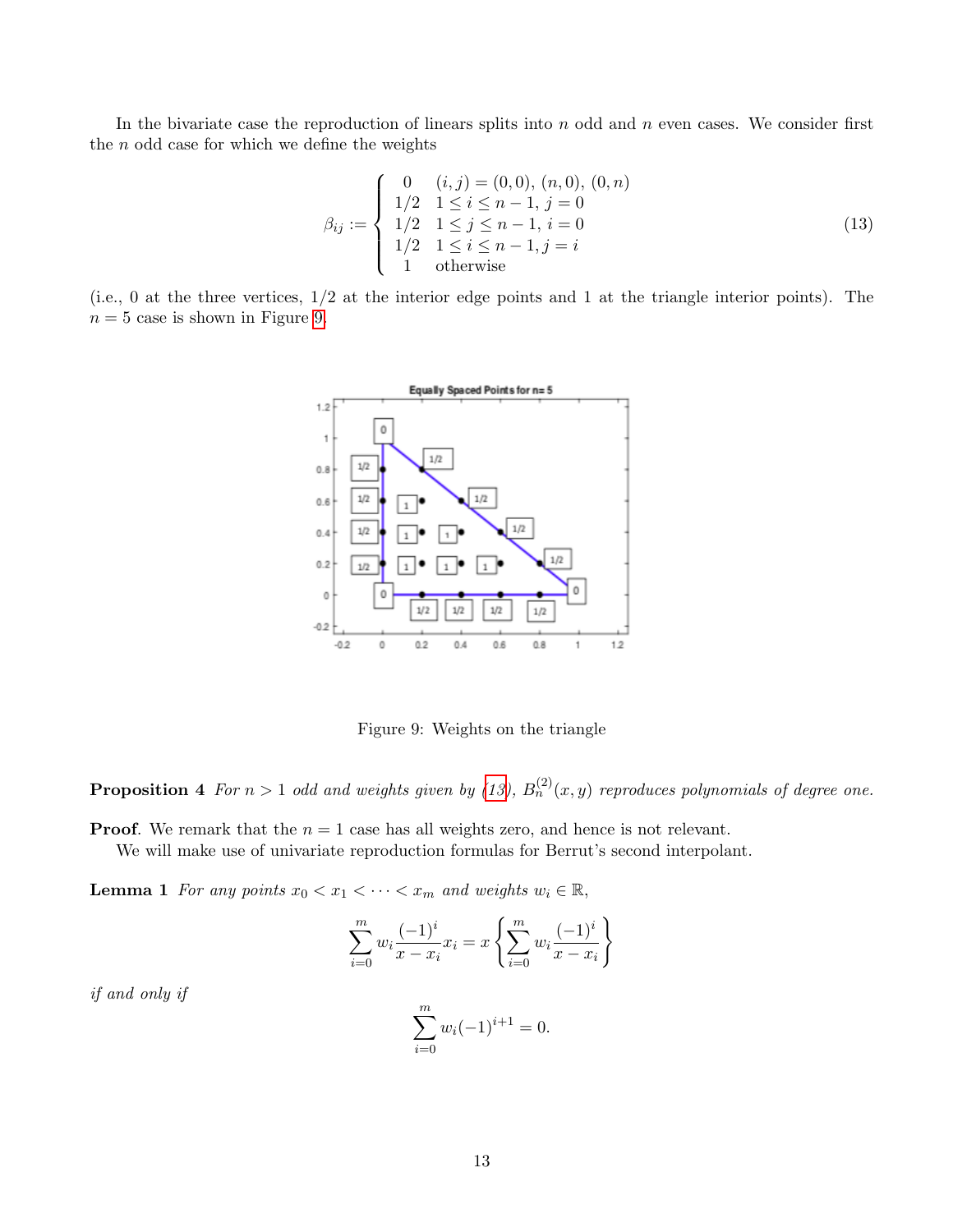Proof. We calculate

$$
\sum_{i=0}^{m} w_i \frac{(-1)^i}{x - x_i} x_i = \sum_{i=0}^{m} w_i \frac{(-1)^i}{x - x_i} ((x_i - x) + x)
$$
  
= 
$$
\sum_{i=0}^{m} w_i (-1)^{i+1} + x \left\{ \sum_{i=0}^{m} w_i \frac{(-1)^i}{x - x_i} \right\}
$$
  
= 
$$
x \left\{ \sum_{i=0}^{m} w_i \frac{(-1)^i}{x - x_i} \right\}
$$
  

$$
\iff \sum_{i=0}^{m} w_i (-1)^{i+1} = 0. \quad \Box
$$

<span id="page-13-0"></span>Lemma 2 Consider the weights

$$
w_i := \begin{cases} a & i = 0, m \\ 1 & 1 \le i \le m - 1 \end{cases}
$$

with  $a \in \mathbb{R}$  a parameter. Then for  $a = 1/2$  and any  $m \ge 1$ , or  $a = 0$  and m odd

$$
\sum_{i=0}^{m} w_i \frac{(-1)^i}{x - x_i} x_i = x \left\{ \sum_{i=0}^{m} w_i \frac{(-1)^i}{x - x_i} \right\}.
$$

**Proof.** By Lemma [1](#page-12-2) we need only show that  $\sum_{i=0}^{m} w_i(-1)^{i+1} = 0$ .

The  $a = 1/2$  case is the result first proved by Berrut and hence we leave out the details. In case  $a = 0$ and  $m$  is odd then we calculate

$$
\sum_{i=0}^{m} w_i (-1)^{i+1} = \sum_{i=1}^{m-1} (-1)^{i+1} = 0
$$

as this is an alternating sum of  $\pm 1$  with an even  $(m - 1)$  number of terms.  $\Box$ 

Now to prove the Proposition. We wish to show that

$$
\sum_{i+j\le n} \beta_{ij} f(i/n, j/n) \frac{(-1)^{i+j}}{(x-i/n)(y-j/n)} = f(x, y) \sum_{i+j\le n} \beta_{ij} \frac{(-1)^{i+j}}{(x-i/n)(y-j/n)}
$$

for any  $f(x, y) = ax + by + c$ . Clearly it suffices to show this for  $f(x, y) = x$ , which we now proceed to do. First note that, by scaling by a factor of  $n$  this is equivalent to showing that

$$
\sum_{i+j\leq n} \beta_{ij} i \frac{(-1)^{i+j}}{(x-i)(y-j)} = x \sum_{i+j\leq n} \beta_{ij} \frac{(-1)^{i+j}}{(x-i)(y-j)}.
$$

Now write the summation by rows as

$$
\sum_{j=0}^{n} (-1)^{j} \left\{ \sum_{i=0}^{n-j} \beta_{ij} i \frac{(-1)^{i}}{(x-i)(y-j)} \right\}.
$$

For the first row,  $j = 0$ , the weights correspond to the lower edge and are

$$
0,1,1,\cdots,1,0
$$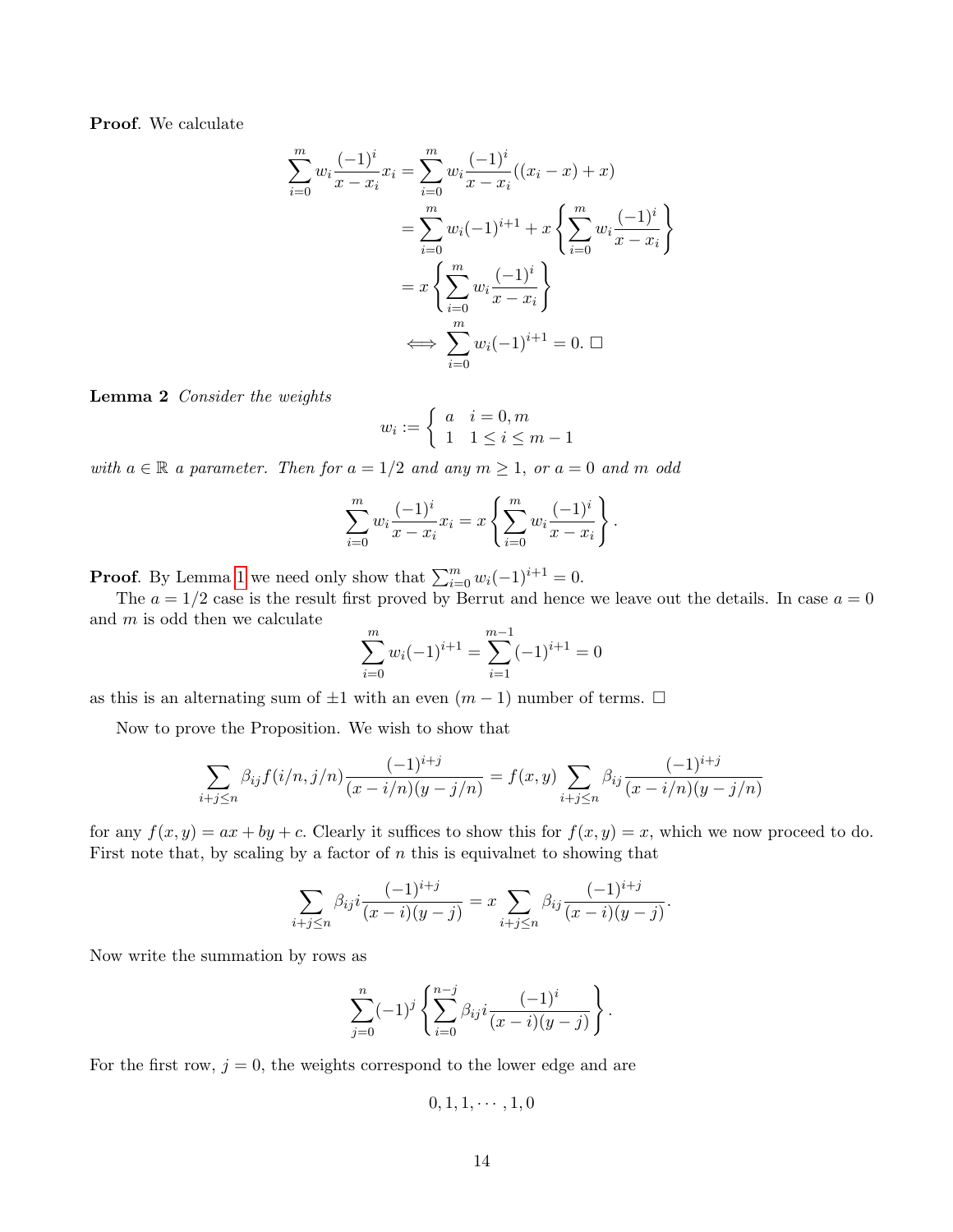and we apply the univariate Lemma with  $a = 0$  and  $m = n$  to obtain

$$
\sum_{i=0}^{n-0} \beta_{i0} i \frac{(-1)^{i+j}}{(x-i)(y-j)} = x \sum_{i=0}^{n-0} \beta_{i0} \frac{(-1)^{i+j}}{(x-i)(y-j)}.
$$

For the other rows,  $j = 1, \dots, (n-1)$  the weights are

$$
\frac{1}{2},1,\cdots,1,\frac{1}{2}
$$

and we may apply the univariate Lemma with  $a = 1/2$  and  $m = n - j$  to obtain

$$
\sum_{i=0}^{n-j} \beta_{ij} i \frac{(-1)^{i+j}}{(x-i)(y-j)} = x \sum_{i=0}^{n-j} \beta_{ij} \frac{(-1)^{i+j}}{(x-i)(y-j)}.
$$

For the top row (actually a singleton),  $\beta_{0,n} = 0$  and so there is nothing to do.  $\Box$ 

**Remark**. The zero weights at the vertices means that  $B_n^{(2)}(x, y)$  will not interpolate at those points. It will however provide an order  $1/n$  approximation to the corresponding value of f, provided it is minimally smooth. The approximation properties of these interpolants will be discussed in a forthcoming work.  $\Box$ 

Just as in the first interpolant case, by Lemma [3,](#page-9-0) there are poles at  $(\alpha, \beta), 0 \leq \alpha, \beta \leq n, \alpha + \beta > n$ . But, just as in the first case, there are no poles in the triangle T.

**Proposition 5** For at least  $n = 1, 3, \cdots, 21$ ,

$$
d_n(x, y) > 0, \ (x, y) \in T.
$$

Proof. We do this in exactly the same manner as in the first case, by using degree elevation to produce a positivity certificate, one degree at a time.

The minimal values of degree elevation are displayed in Table [3.](#page-14-0)  $\Box$ 

<span id="page-14-0"></span>

|  | Table 3: Degree Elevation $r$ for Degree $n$ |  |  |
|--|----------------------------------------------|--|--|
|  |                                              |  |  |

| $\it n$ |    | $\, n$ |     |
|---------|----|--------|-----|
| 3       | O  | 13     | 75  |
| 5       | 7  | 15     | 101 |
| 7       | 17 | 17     | 131 |
| 9       | 33 | 19     | 165 |
| 11      | 51 | 21     | 203 |

The *n* even case splits into two subcases.

#### 3.1  $n$  a Multiple of Four

In case  $n$  is a multiple of four we introduce the weights of 1 at interior points and along each edge

<span id="page-14-1"></span>
$$
0, \frac{1}{2}, \cdots, \frac{1}{2}, \frac{1}{4}, \frac{1}{2}, \frac{1}{4}, \frac{1}{2}, \cdots, \frac{1}{2}, 0 \tag{14}
$$

where the  $1/2$  bracketed by  $1/4$  to the left and right is the middle entry,  $i = n/2$ .

<span id="page-14-2"></span>We first remark that in the univariate case the rational interpolant with these weights, for  $n$  a multiple of four, reproduces linears.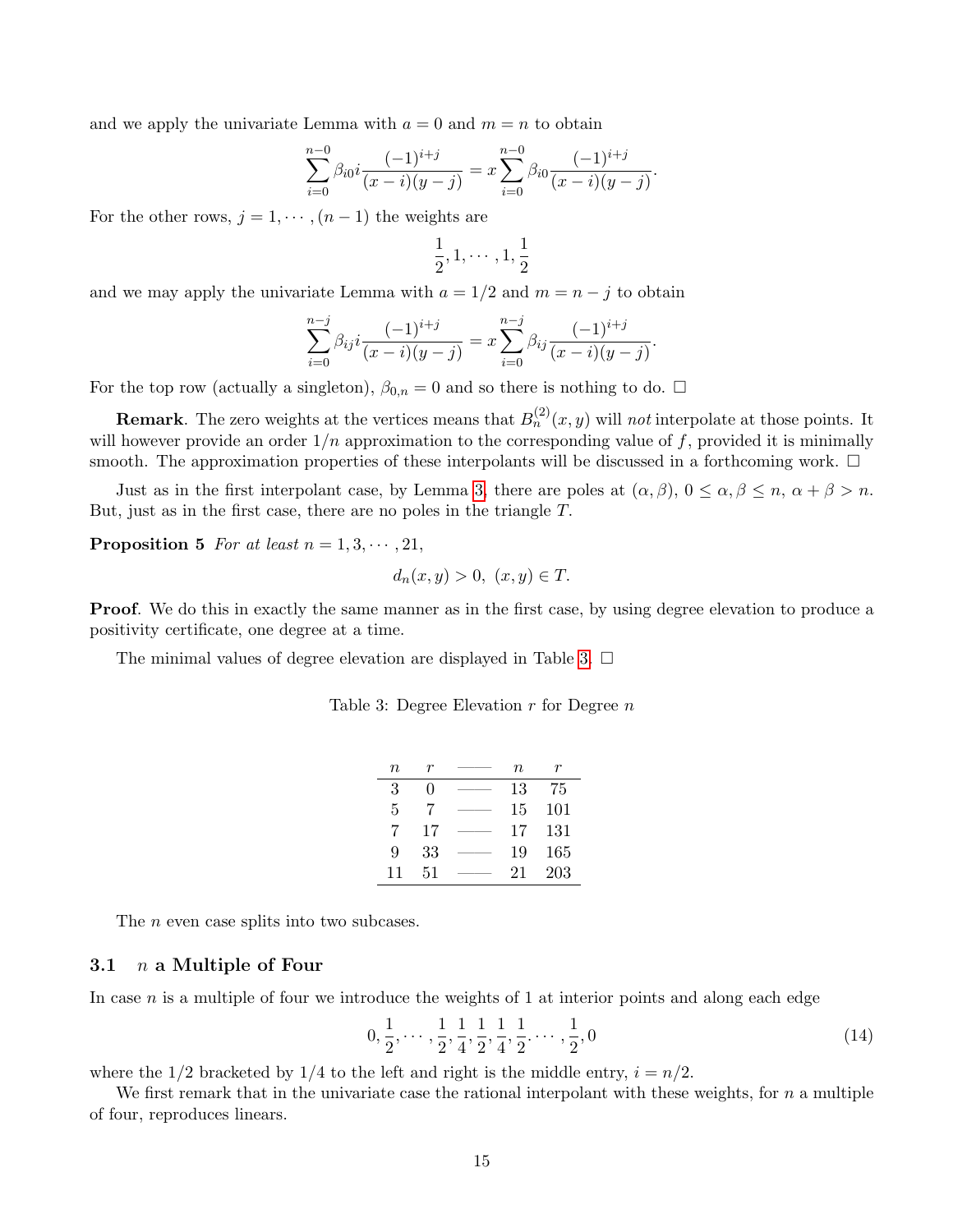

Figure 10: Above: Berrut's one. Below: Berrut's two

**Lemma 3** For n a multiple of four and the weights given by  $(14)$ ,

$$
\sum_{i=0}^{n} w_i \frac{(-1)^i}{x - x_i} x_i = x \left\{ \sum_{i=0}^{n} w_i \frac{(-1)^i}{x - x_i} \right\}.
$$

Proof. Applying Lemma [1](#page-12-2) we calculate

$$
\sum_{i=0}^{n} w_i (-1)^{i+1} = \sum_{i=1}^{n-1} w_i (-1)^{i+1} \quad \text{(as } w_0 = w_n = 0)
$$
  
=  $\frac{1}{2} \sum_{i=1}^{n-1} (-1)^{i+1} - \frac{1}{4} \left\{ (-1)^{(n/2-1)+1} + (-1)^{(n/2+1)+1} \right\}$   
=  $\frac{1}{2} \sum_{i=1}^{n-1} (-1)^{i+1} - \frac{1}{4} \left\{ (+1) + (+1) \right\} \quad \text{(as } n/2 \text{ is even)}$   
=  $\frac{1}{2} (+1) - \frac{1}{2}$   
= 0

and the result follows.  $\Box$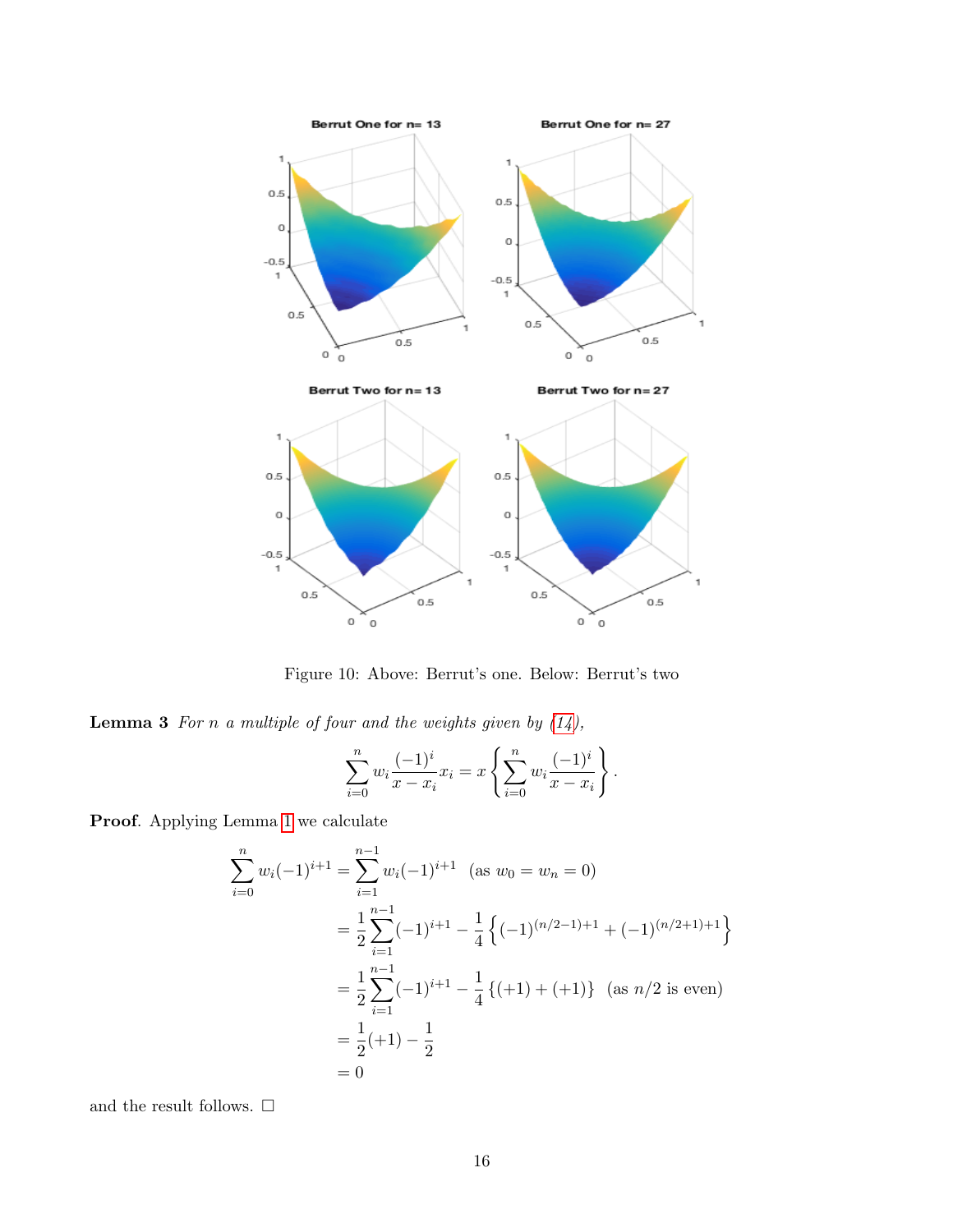**Proposition 6** For the weights  $q_{ij}$  given by [\(14\)](#page-14-1) and n a multiple of four, the Berrut two extension reproduces linears.

Proof. We will show that

$$
\sum_{i+j\leq n} \beta_{ij} f(x_i, y_j) \frac{(-1)^{i+j}}{(x-x_i)(y-y_j)} = \sum_{i+j\leq n} \beta_{ij} \frac{(-1)^{i+j}}{(x-x_i)(y-y_j)}
$$

for any  $f(x, y) = ax + by + c$ . Again, it suffices to show this for  $f(x, y) = x$ , i.e., that

$$
\sum_{i+j\leq n} \beta_{ij} x_i \frac{(-1)^{i+j}}{(x-x_i)(y-y_j)} = x \left\{ \sum_{i+j\leq n} \beta_{ij} \frac{(-1)^{i+j}}{(x-x_i)(y-y_j)} \right\}.
$$

We again proceed row by row. The bottom row  $j = 0$  is the case discussed in Lemma [3.](#page-14-2) The other rows, other than for  $j = n/2 \pm 1$ , follow from the  $a = 1/2$  case of Lemma [2.](#page-13-0) For  $j = n/2 - 1$  we have

$$
\sum_{i=0}^{n-j} q_{ij} \frac{(-1)^{i+j}}{(x-x_i)(y-y_j)} x_i = \frac{(-1)^j}{y-y_j} \sum_{i=0}^{n-(n/2-1)} q_{ij} \frac{(-1)^i}{x-x_i} x_i
$$
  

$$
= \frac{(-1)^j}{y-y_j} \sum_{i=0}^{n/2+1} q_{ij} \frac{(-1)^i}{x-x_i} ((x_i - x) + x)
$$
  

$$
= \frac{(-1)^j}{y-y_j} \left\{ \sum_{i=0}^{n/2+1} q_{ij} (-1)^{i+1} + x \left[ \sum_{i=0}^{n/2+1} q_{ij} \frac{(-1)^i}{x-x_i} \right] \right\}.
$$

Now we claim that

$$
\sum_{i=0}^{n/2+1} q_{ij}(-1)^{i+1} = 0
$$

from which the result for the  $j = (n/2 - 1)$ th row follows. To see this just note that for row  $j = n/2 - 1$ ,

$$
\sum_{i=0}^{n/2+1} q_{ij}(-1)^{i+1} = \sum_{i=1}^{n/2} (-1)^{i+1} + \frac{1}{4} \left\{ (-1)^{0+1} + (-1)^{(n/2+1)+1} \right\}
$$
  
= 0 +  $\frac{1}{4} \left\{ (-1) + (+1) \right\}$  (as  $n/2$  even)  
= 0.

The row  $j=n/2+1$  is completely analogous.  $\Box$ 

Just as in the previous cases, by Lemma [3,](#page-9-0) there are poles at  $(\alpha, \beta), 0 \leq \alpha, \beta \leq n, \alpha + \beta > n$ . But, we conjeture that there are no poles in the triangle T.

**Proposition 7** For at least  $n = 4, 8, \dots, 20$ ,

$$
d_n(x, y) > 0, \ (x, y) \in T.
$$

**Proof.** We do this in exactly the same manner as before, by using degree elevation to produce a positivity certificate, one degree at a time. The minimal values of degree elevation are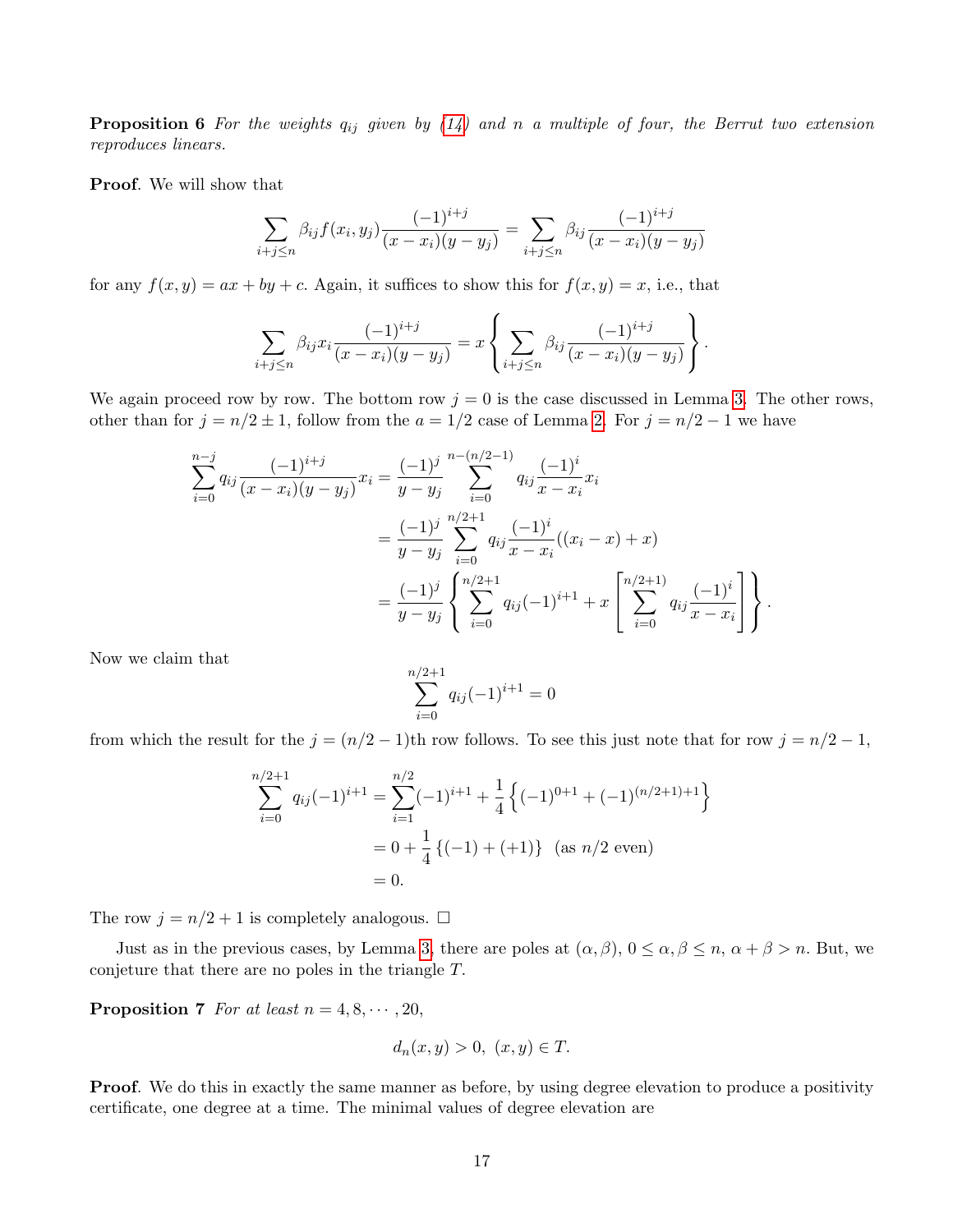Table 4: Degree Elevation  $r$  for Degree  $n$ 

| $\,n$ | T   |
|-------|-----|
| 4     | 0   |
| 8     | 59  |
| 12    | 175 |
| 16    | 341 |
| 20    | 550 |

This concludes the proof.  $\square$ 

Figure [11](#page-17-0) shows the result of interpolating  $f(x, y) = x^2 + y^2$  for  $n = 8$  and  $n = 12$ .



<span id="page-17-0"></span>Figure 11: Berrut Two for n a multiple of four

# 4  $n$  Even, but  $n/2$  Odd

In case n is even but not a multiple of four, i.e.,  $n/2$  is odd, we introduce the weights of 1 at interior points and along each edge

<span id="page-17-1"></span>
$$
0, \frac{1}{2}, \cdots, \frac{1}{2}, 0, \frac{1}{2}, \frac{1}{2}, \cdots, \frac{1}{2}, 0
$$
\n
$$
(15)
$$

where the 0 in the middle is the entry,  $i = n/2$ .

We first remark that in the univariate case the rational interpolant with these weights, for  $n$  even but  $n/2$  odd, reproduces linears.

<span id="page-17-2"></span>**Lemma 4** For n even but  $n/2$  odd, and the weights given by  $(15)$ ,

$$
\sum_{i=0}^{n} w_i \frac{(-1)^i}{x - x_i} x_i = x \left\{ \sum_{i=0}^{n} w_i \frac{(-1)^i}{x - x_i} \right\}.
$$

Proof. By Lemma [1,](#page-12-2) we need only show that

$$
\sum_{i=0}^{n} w_i (-1)^{i+1} = 0.
$$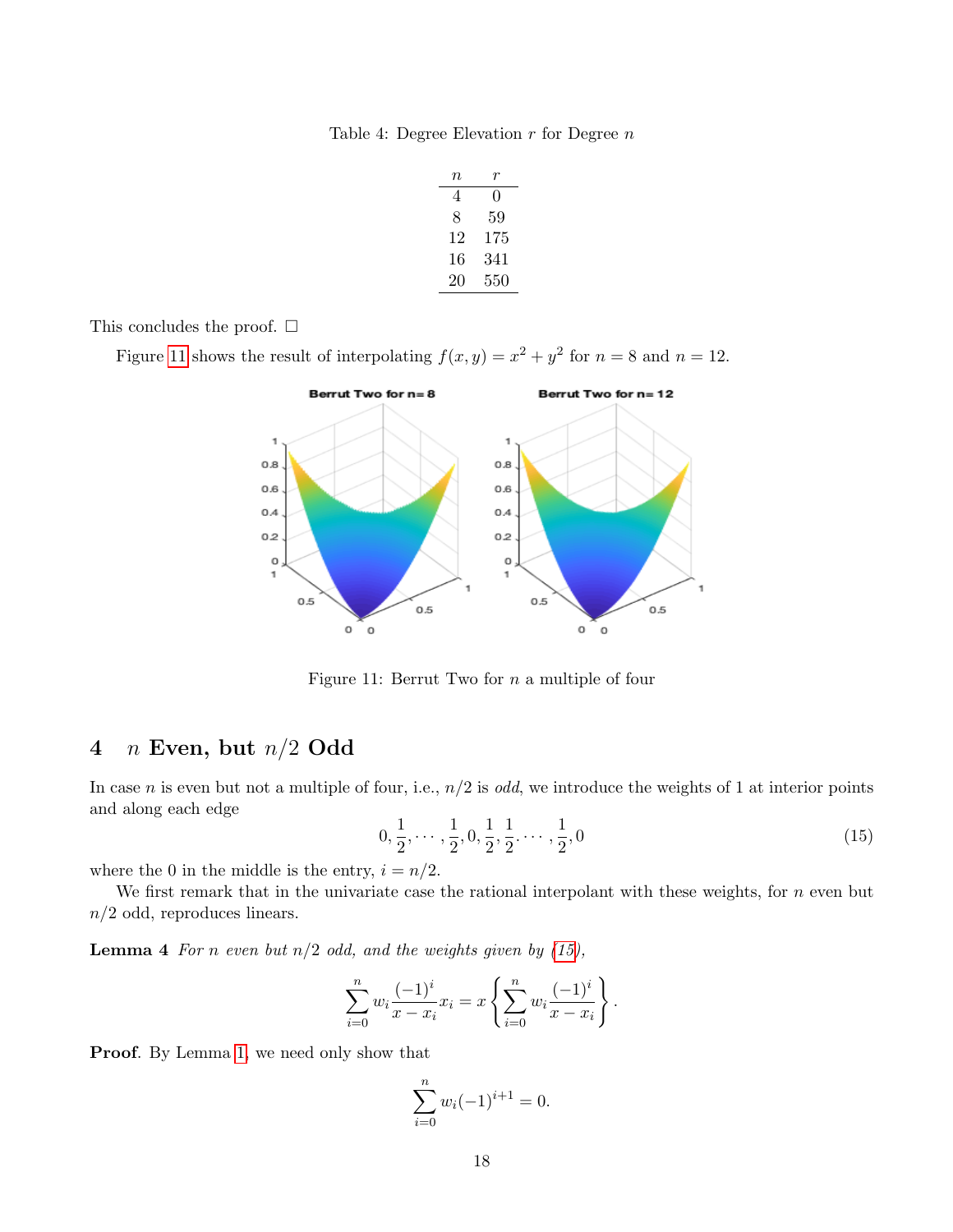However, in this case

$$
\sum_{i=0}^{n} w_i (-1)^{i+1} = \frac{1}{2} \left\{ \sum_{i=1}^{n/2-1} (-1)^{i+1} + \sum_{i=n/2-1}^{n-1} (-1)^{i+1} \right\} = \frac{1}{2} \{0+0\}
$$

as both are alternating sums of  $\pm 1$  with an even number of terms,  $n/2 - 1$  for the first sum and  $(n - 1) (n/2 + 1) + 1 = n/2 - 1$  for the second.  $\square$ 

**Proposition 8** For n even but  $n/2$  odd and the edge weights given by [\(15\)](#page-17-1), the generalized Berrut interpolant reproduces linears.

**Proof.** We again go row by row. The bottom row is the case of Lemma [4.](#page-17-2) The rows with  $1/2$  at the beginning and end are the classical Berrut case, whereas the middle row  $j = n/2$  with weights

$$
0, 1, 1, \cdots, 1, 1, 0
$$

are handled by Lemma [2](#page-13-0) as, by assumption,  $n/2$  is odd.  $\square$ 



Figure 12: Berrut Two for *n* even but  $n/2$  odd

**Remark**. There are, as always, poles oustide of the triangle  $T$  and we conjecture that there are again no poles inside  $T. \Box$ 

Acknowledgments. This work has been accomplished within the "Rete Italiana di Approssimazione" (RITA), the thematic group on "Approximation Theory and Applications" of the Unione Matematica Italiana (UMI) and by the INdAM-GNCS funds 2020.

### References

- <span id="page-18-1"></span>[1] Butzer, P. L. and Stens, R. L., Sampling theory for not necessarily band-limited functions: a historical overview. SIAM Review 34 (1992), pp. 40-53.
- <span id="page-18-0"></span>[2] J.-P. Berrut, Baryzentrische Formulen zur trigonometrischen Interpolation I. Z. Angew. Math. Phys., 35 (1984), pp. 91–105.